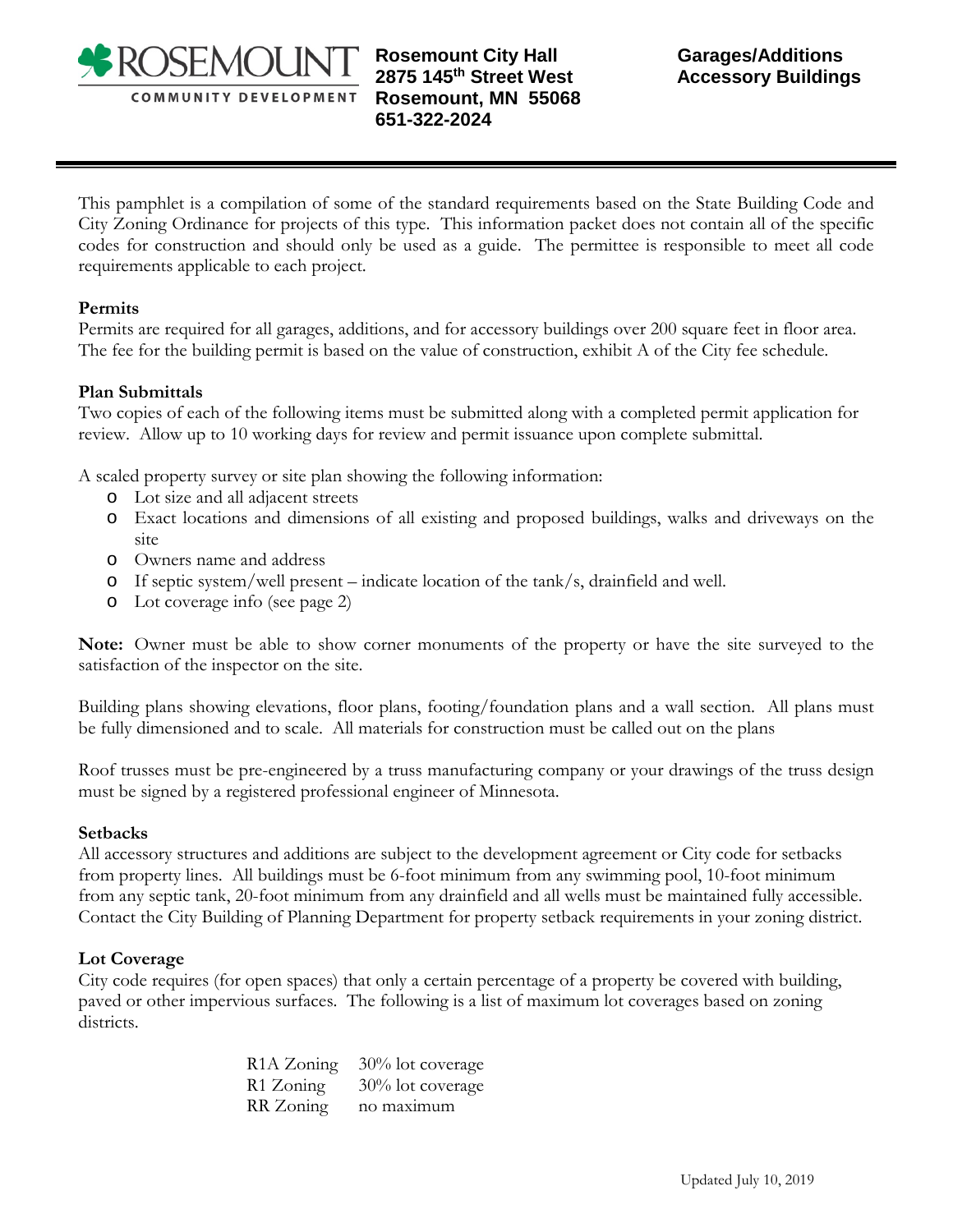# **Building Height**

The maximum height of a detached garage or accessory structure is determined by the property zoning district.

| R <sub>1</sub> A Zoning | 18 feet maximum height |
|-------------------------|------------------------|
| R1 Zoning               | 18 feet maximum height |
| RR Zoning               | 35 feet maximum height |
|                         |                        |

Attached garages are as follows:

| R <sub>1</sub> A Zoning | 35 feet maximum height |
|-------------------------|------------------------|
| R1 Zoning               | 35 feet maximum height |
| RR Zoning               | 35 feet maximum height |

# **Maximum Building Size**

The maximum size of a building in Rosemount is regulated by the zoning district, the use and the location it is to be built in within the City.

The size limitations are as follows for detached accessory buildings:

In zoning districted R1A, R1, R2 and RL, the maximum aggregate total for any accessory building(s) 1000 square feet.

In zoning districts RR or AG west of Akron Avenue, under 20 acres and for non-agricultural uses the maximum aggregate total for any accessory building(s), excluding attached garage, is 1200 square feet. Sec Section 7.2 of the Zoning Ordinance for exceptions.

In zoning districts AG or AG-P east of Akron Avenue, less than 20 acres and for non-agricultural uses the maximum aggregate total for ay accessory building(s), excluding attached garage is 2400 square feet.

Note: True agriculturally used accessory structures in an AG or AG-P district over 20 acres are not limited in size or exterior treatments.

# **Exterior Treatment**

Attached garages must be constructed of the same materials as the principal structure.

Detached accessory structures, in most cases, must be constructed with exterior materials similar to that of the principal structure. For specific requirements contact City staff and see Section 11-5-2.6 of the Zoning Ordinance.

A minimum 3:12 pitch roof shingles with fiber/glass, asphalt, wood or tile to match the home.

Must have adequate windows to break the plane exterior wall and to simulate the character of the principal structure.

Must have siding material which is identical or closely matches the principal structure. (No pole shed style siding is allowed).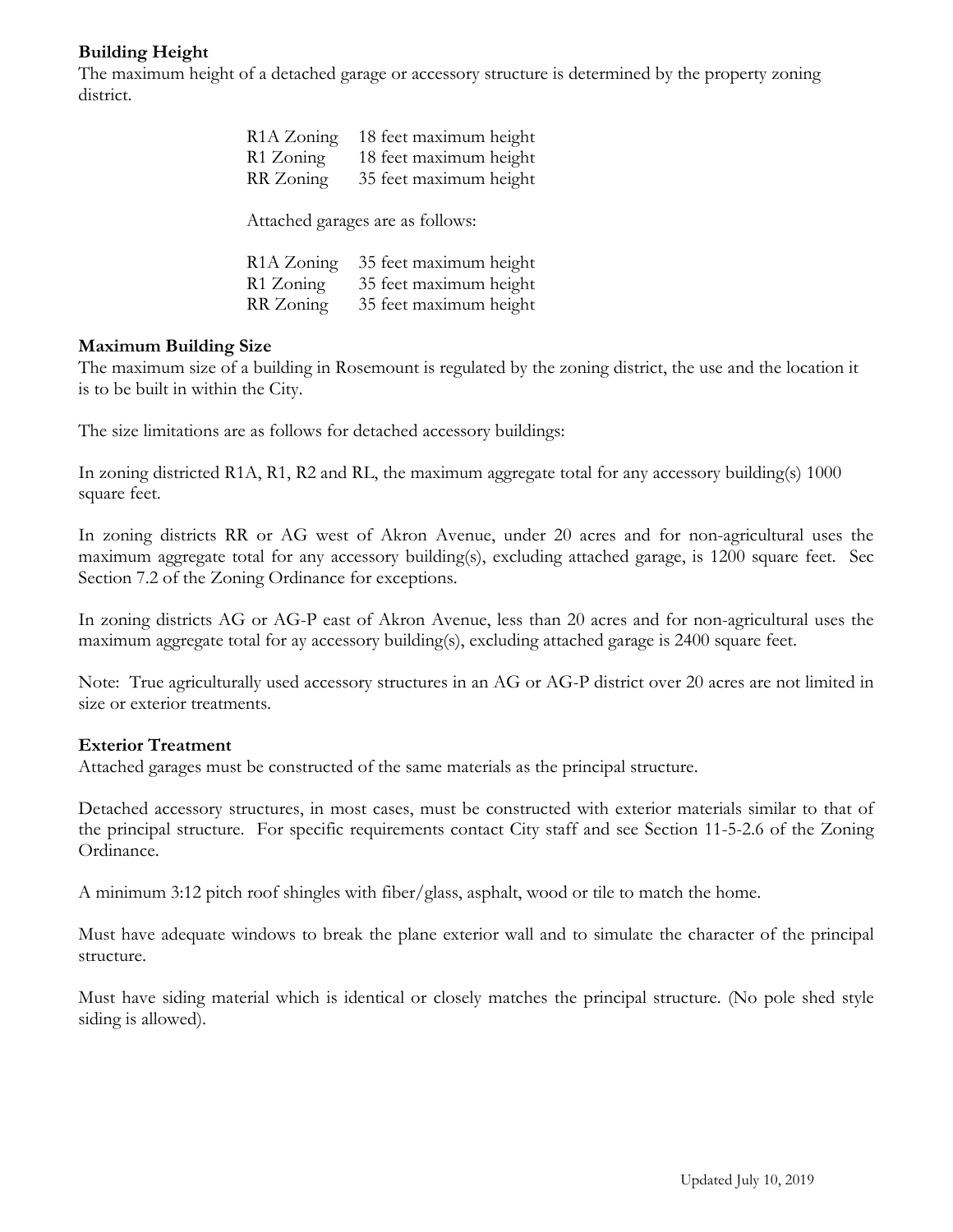# **General Standards**

All accessory structure roofs must be designed for a 35 lb per square foot live load and 10 lb per square foot dead load.

Additions to any existing structure which currently has frost footings must also be designed with frost footings.

All frost footings must be 42" deep – minimum.

All wood in direct contact with concrete or masonry must be pressure treated or equal.

Garage slabs should be designed to be 4 inches thick throughout

Floating slabs should be designed with 8 inch think by 12-inch-wide perimeters with 1 number 4 rebar embedded continuously all the way around the slab. ½ inch diameter anchor bolts are required at 6 feet on center and within 12 inched of corners and openings. 2 anchor bolts per plate – minimum.

The maximum height of 2x4 studs is 10 ft. A double top plate is required unless trusses bear directly on studs.

All wall sheathing joints must be on studs, plates or solid 2 by blocking and fastened per code. Fiberboard sheathing must be installed with the long direction vertically.

See span tables for maximum allowable spans for ceiling joists and rafters.

The common wall between attached garages and a dwelling must be fire rated on the garage side of the wall with <sup>1</sup>/2" gypsum board run from the floor to the roof deck. Joints must all be tight or must be taped. Doors through this wall must be 20-minute fire doors. There may not be any windows or openings in this wall.

Insulated attic space must be provided with roof ventilation per code.

An approved underlayment roofing starter edge is required at all roof edges over insulated attics. Ice and water shield meets this requirement and must cover from the roofs edge to 2' inside the interior wall surface.

When additions/alterations are done on a home a battery operated or hardwired with battery operated backup smoke detectors must be installed throughout the existing dwelling per code. Smoke detectors would be required in each bedroom, hallways serving bedrooms and on each floor level of the dwelling. These must be installed and operational by final inspection. A carbon monoxide detector is also required within 10' of each bedroom.

Verify all joist, rafter, header, beam, column and footing pad sizes with the City inspection department.

A hard-surfaced landing is required outside exit doors.

A dwellings heating system may not have duct openings into a garage for heating, cooling, or ventilation.

All habitable rooms must be provided with a warm air supply and return air duct.

All bathrooms without operable windows must have a mechanical exhaust fan provided in the room – ducted to the exterior of the building.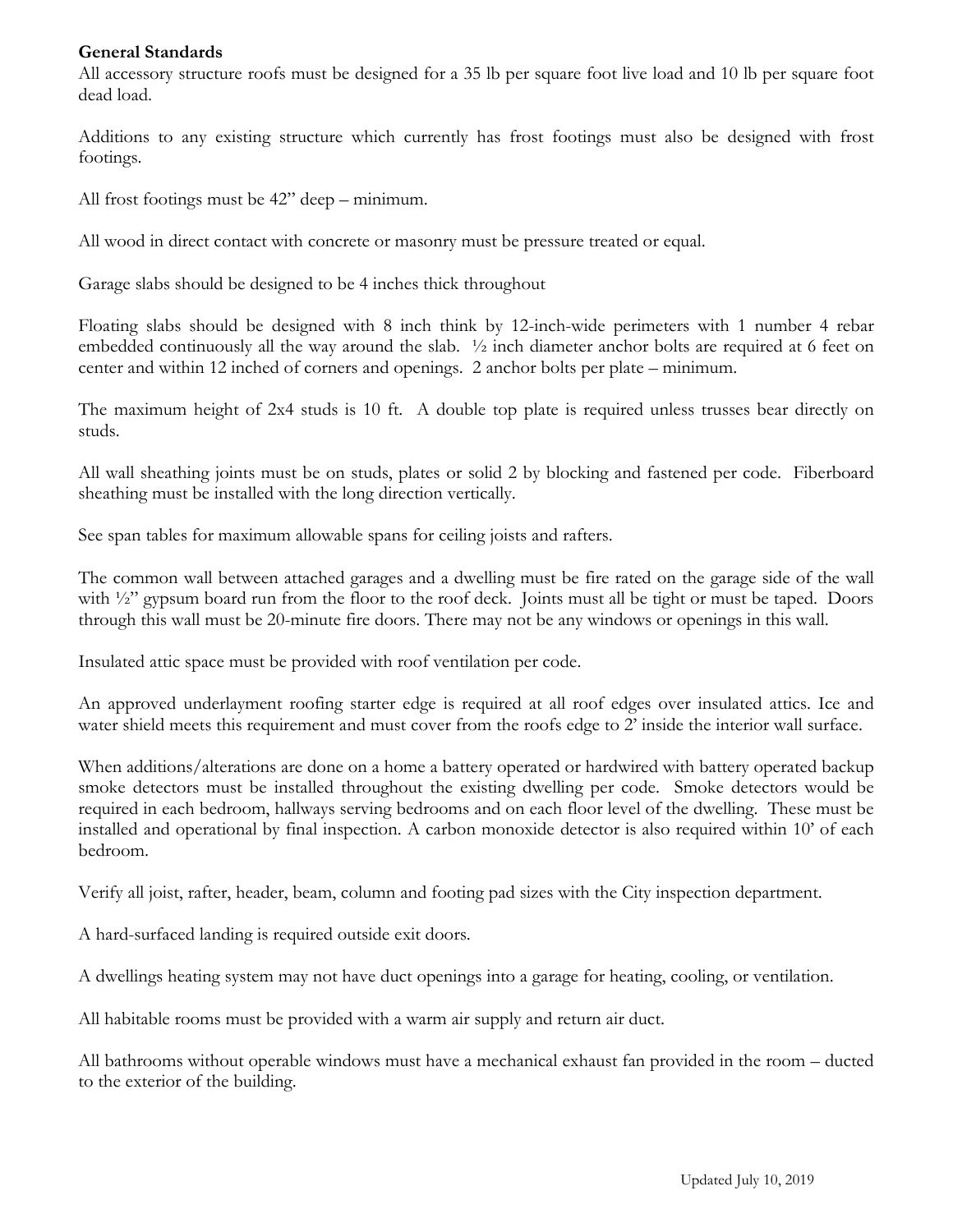All sleeping rooms must be provided with code complying egress windows.

All habitable rooms shall have an average ceiling height of not less than 7 feet.

All attic spaces over 30 inches in height must be provided with an attic access which is 22"x30" minimum. Crawl spaces must be provided with an 18x24" unobstructed access also.

The ground in a crawl space must be covered with 6 mil poly to seal out moisture. This 6 mil ploy is also required under all concrete slabs.

Crawl spaces must be provided with proper ventilation per code or be heated.

Exposed poly vapor barriers must be smoke and flame rated per code. Verify with City inspection department.

No foam insulation may be left exposed in any crawl space, attic or habitable space unless specifically code approved to do so.

# **Minimum insulation requirement for dwellings**

| R20 Exterior walls               |      | R <sub>20</sub> Rim joist spaces  |
|----------------------------------|------|-----------------------------------|
| R49 Attic spaces                 |      | R30 Cantilevers/floors            |
| R <sub>10</sub> Foundation walls | R8 = | Duct work in unconditioned spaces |

A 4 mil poly vapor barrier is required on the warm side of all exterior walls and ceilings.

Anti-scalding shower valves are required for all shower units.

30 inches in clear width and 24 inches of clear space in front is required for all toilets.

No toilets may exceed 1.6-gallon flush capacity.

Black plastic (ABS) or white plastic (PVC) drain waste and vent pipe may not be glued together. Use the same type of plastic pipe used in the existing portions of the house. A proper transition coupling is required to connect plastic pipe to cast.

No more than three fixtures in the same room may be supplied with  $\frac{1}{2}$  inch copper water liens.

Each fixture shall have an approved water supply shutoff valve.

Maintain 30 inches of clear working space in front of all mechanical equipment and electrical panels. Electrical panels may not be installed in closets.

Caulk and/or flash around all exterior openings. Windows must be installed as per manufactures installation instructions.

Slope finished grade away from the structure on all sides.

Call Gopher State One prior to any digging to verify utility locations. Call (651) 454-0002 48 hours in advance of digging.

Post 4-inch address numbers on the front of the house.